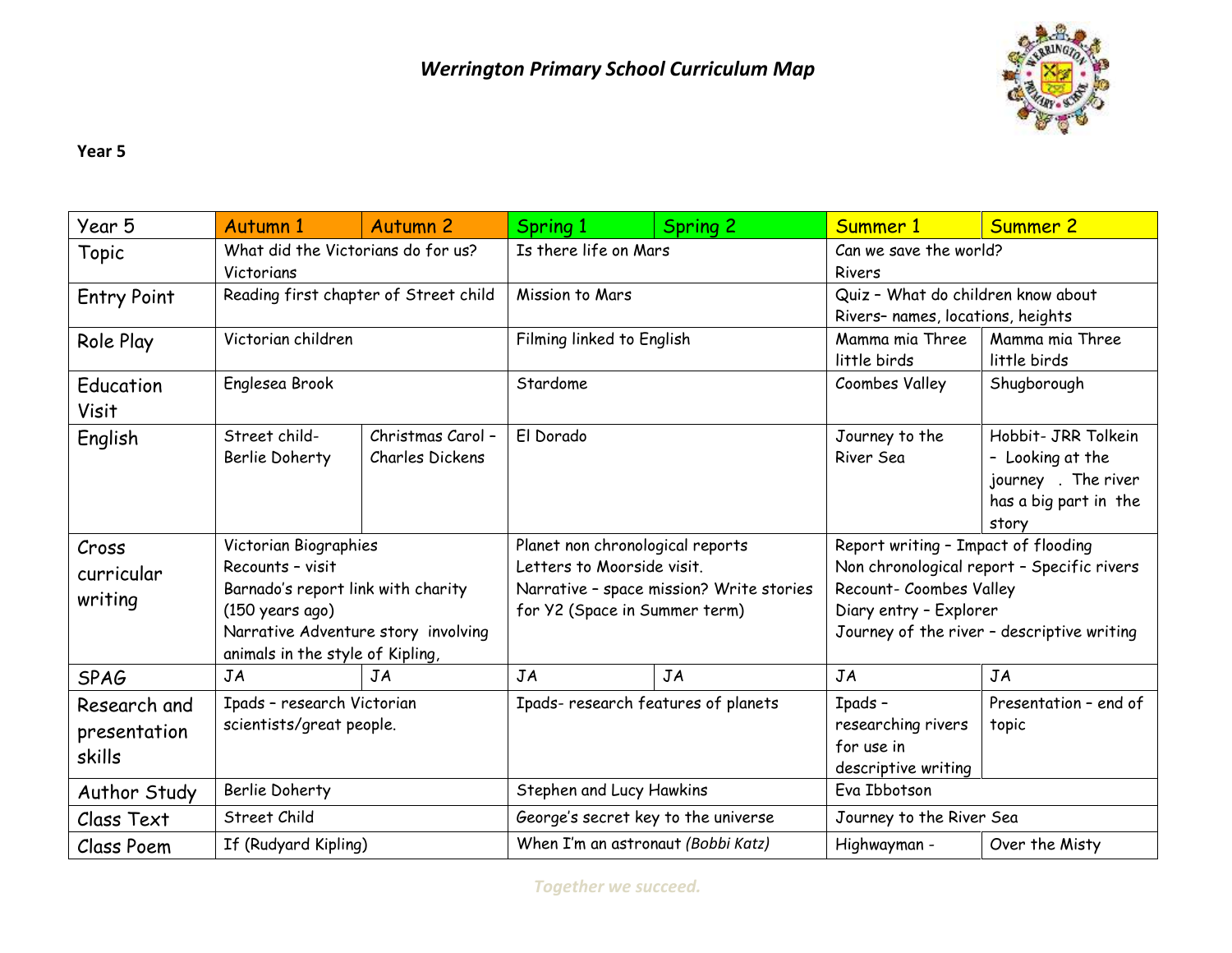

|                |                                                                                                                                             |                                              | The Moon (Lillian M. Fisher)                                                                                      |                                         | Alfred Noyes                                                                                                   | Mountains - Tolkien             |
|----------------|---------------------------------------------------------------------------------------------------------------------------------------------|----------------------------------------------|-------------------------------------------------------------------------------------------------------------------|-----------------------------------------|----------------------------------------------------------------------------------------------------------------|---------------------------------|
| Maths          | Money - old<br>money                                                                                                                        | Forces-<br>conversions N-q                   | Mayan number<br>system                                                                                            | Forces - conversions<br>$N-q$           | Height and<br>distance<br>comparing<br>mountain ranges<br>and river basins.                                    | Statistics based on<br>erosion. |
| Science        | Properties and<br>changes of<br>materials<br>Science day @<br>moorside                                                                      | Forces1                                      | Earth and space                                                                                                   | Forces2                                 | Living things and<br>their habitats.                                                                           | Animals including<br>humans     |
| History        | Victorians                                                                                                                                  |                                              | Mayans                                                                                                            |                                         | N/A                                                                                                            |                                 |
| Geography      | British Empire: political map. Identify<br>and locate countries. Compare and<br>contrast between countries in<br>Victorian times and today, |                                              | Central America: physical maps: looking<br>at features of the landscape and how<br>that impact on its population. |                                         | Rivers. Identify and locate famous rivers.<br>Look at the features of a rivers. Do a<br>field study of rivers. |                                 |
| D&T            | Bridge building                                                                                                                             |                                              | Weaving                                                                                                           | D and t day<br><b>@Moorside</b>         | 3D maps of river<br>system                                                                                     |                                 |
| Art and design |                                                                                                                                             | <b>William Morris</b>                        |                                                                                                                   | Collage - space                         |                                                                                                                | Sketching -<br>environment      |
| Computing      | E-safety -<br>research skills                                                                                                               | <b>Making Decisions</b><br>- Christmas story | Introduction to<br>Spreadsheets                                                                                   | Programming<br>IT day @ Moorside        | Animation - let's make it happen                                                                               |                                 |
| P.E            | Victorian<br>playground games                                                                                                               | Victorian Dance/<br>Gymnastics               | Hockey                                                                                                            | Orienteering                            | Swimming/<br>athletics                                                                                         | Tennis                          |
| R.E            | Words of<br>Wisdom                                                                                                                          | Messages                                     | The Lord's Prayer and Al-Fatihah                                                                                  |                                         | Caring for the<br>environment                                                                                  | Guidance through<br>Islam       |
| Music          | Victorian Songs                                                                                                                             | Victorian<br>performance                     | Space songs                                                                                                       | Hip hop course                          | Summer concert<br>IT day @ Moorside                                                                            |                                 |
| <b>MFL</b>     | German culture and German speaking<br>countries and the alphabet                                                                            |                                              | places.                                                                                                           | Moorside-greetings, name, numbers, age, | Days/ months<br>Weather                                                                                        |                                 |